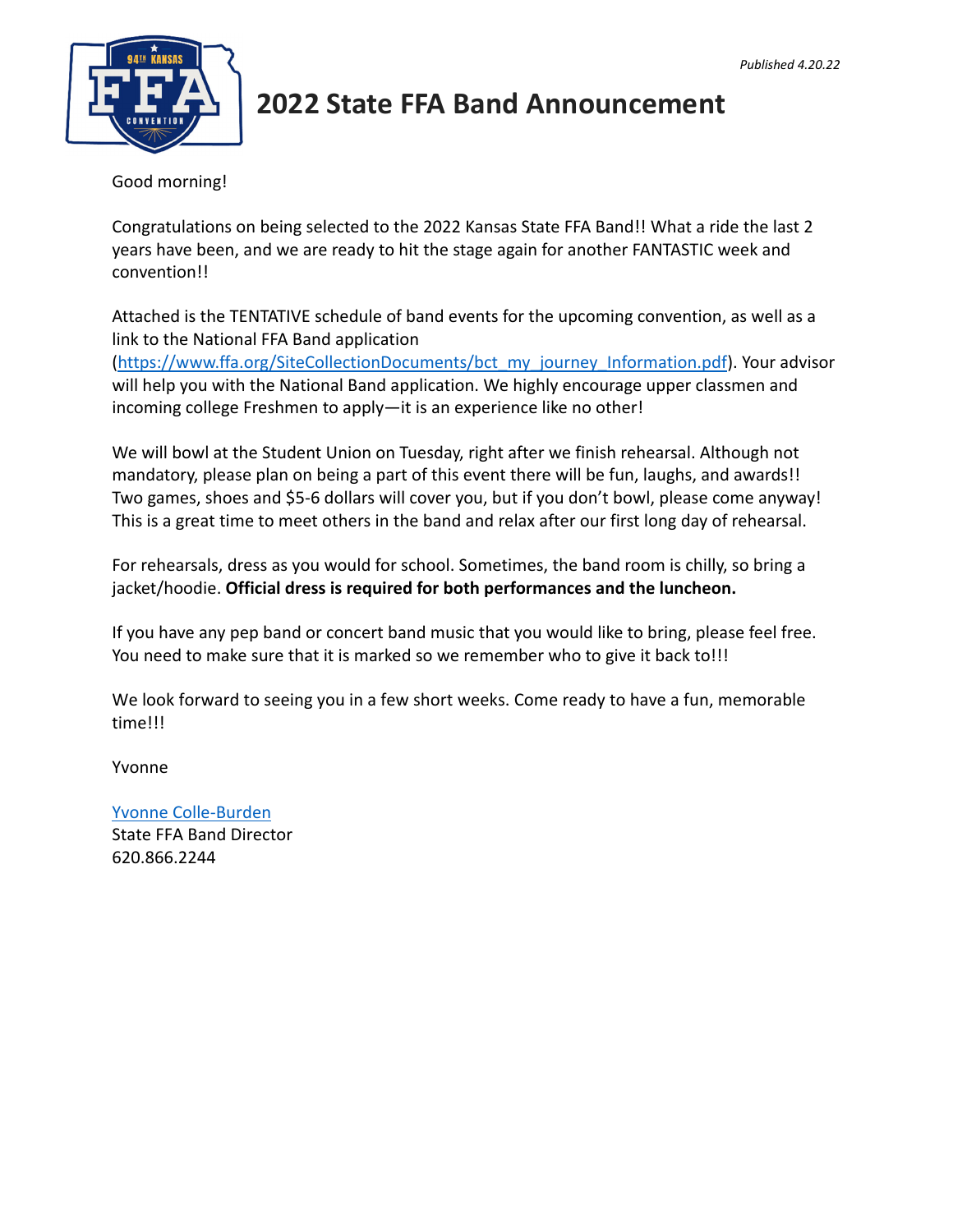

## **2022 State FFA Band Members**

- Parker Koch, Centralia
- Bricen Benyshek, Concordia
- Kayla Julian, Ellis
- Greta Klein, Ellsworth
- Katina Bartel, Holton
- Noah Bartel, Holton
- Jacob Huyett, Holton
- Andrew Duever, Marysville
- Mable Caldwell, McLouth
- Grace Forsberg, McLouth
- Allison Cole, Osborne County
- Qwinton Morris, Osborne County
- Alexander Young, Peabody-Burns
- Reese Byers, Renwick
- Megan Brockhoff, Sabetha
- Emily Christiansen, Southern Coffey County
- Brayton Lind, Southern Coffey County
- Claire Foster, St Marys
- Zachary Fox, St Marys
- Emma Jones, St. Marys
- Rebecca Schleif, St. Marys
- Elena Toenjes, St. Marys
- Kaycee SinghDhillon, St. Marys
- Kiera Thomas, St. Marys